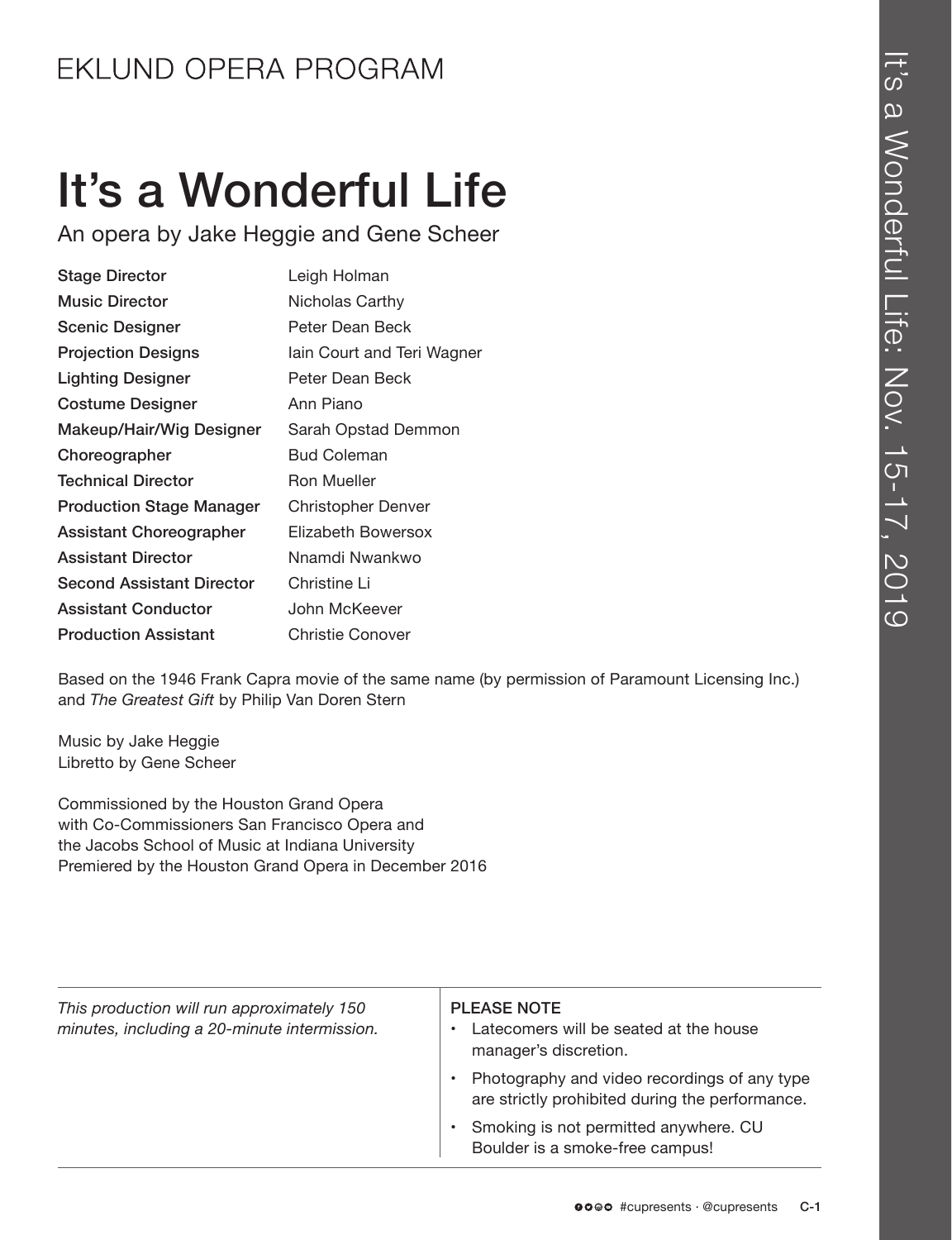# Cast

George Bailey **Patrick Bessenbacher** Tanner Johnson **Clara Erin Hodgson** Sabina Balsamo Clara Sabina Balsamo Clara Sabina Balsamo Clara Sabina Balsamo Mary Hatch **Mary Hatch Mary Hatch Mary Hatch** Megan Pryor Mr. Potter **Brandon** "Tyler" Padgett Harry Bailey **Nights and Struth American** Number Nights Number Number 2016 Uncle Billy Bailey **David Starry Alex King** David Starry **Alex King** Quartet of Winged Angels, First Class Natalie Simpson

Ernie/Ensemble Brendan Lutes\* Mother Bailey **Kelly Riordan** Helen Bailey/Ensemble Elizabeth Bowersox\* Young George Noah Williams Young Harry **Constantine A Ferguson** Young Mary (Zuzu Cover) Mary-Elizabeth "Liddy" Morain Young Sam Wainwright and Janie Bailey Harper Pillari **Tommy Bailey/Ensemble** Tyler Vinnola Zuzu Bailey **Etta McCurdy** A Voice Mutsumi Moteki People of Bedford Falls: Ed/Ensemble Mack Rodgers Mrs. O'Malley/Ensemble Helena Regan Mrs. Thompson/Ensemble **Alexis Cairy** A Woman/Ensemble Asha Romeo A Man/Sam Wainwright/Ensemble Evan Stark Suitor/Ensemble Thomas Bocchi Mr. Martini/Ensemble Will Floss Mr. Rufino/Randal/Ensemble **Kyle Griffin** Mr. Delgado/Ensemble Elizabeth Healy Mrs. Delgado/Ensemble Leanne Rubinstein Teller/Ensemble **Anna Hansil** Bank Examiner/Ensemble Christian Atherton Sheriff/Ensemble Joseph Berrios Mr. Potter's Henchman/Ensemble John Harless Board Members/Ensemble Christian Atherton

*\*Dance captains*

### ROLE **FRIDAY/SUNDAY SATURDAY**

 Berenice Carrera Andrew Taylor Sam Bruckner

 Joseph Berrios Thomas Bocchi Ensemble **Lou Abecassis** Jessica Kim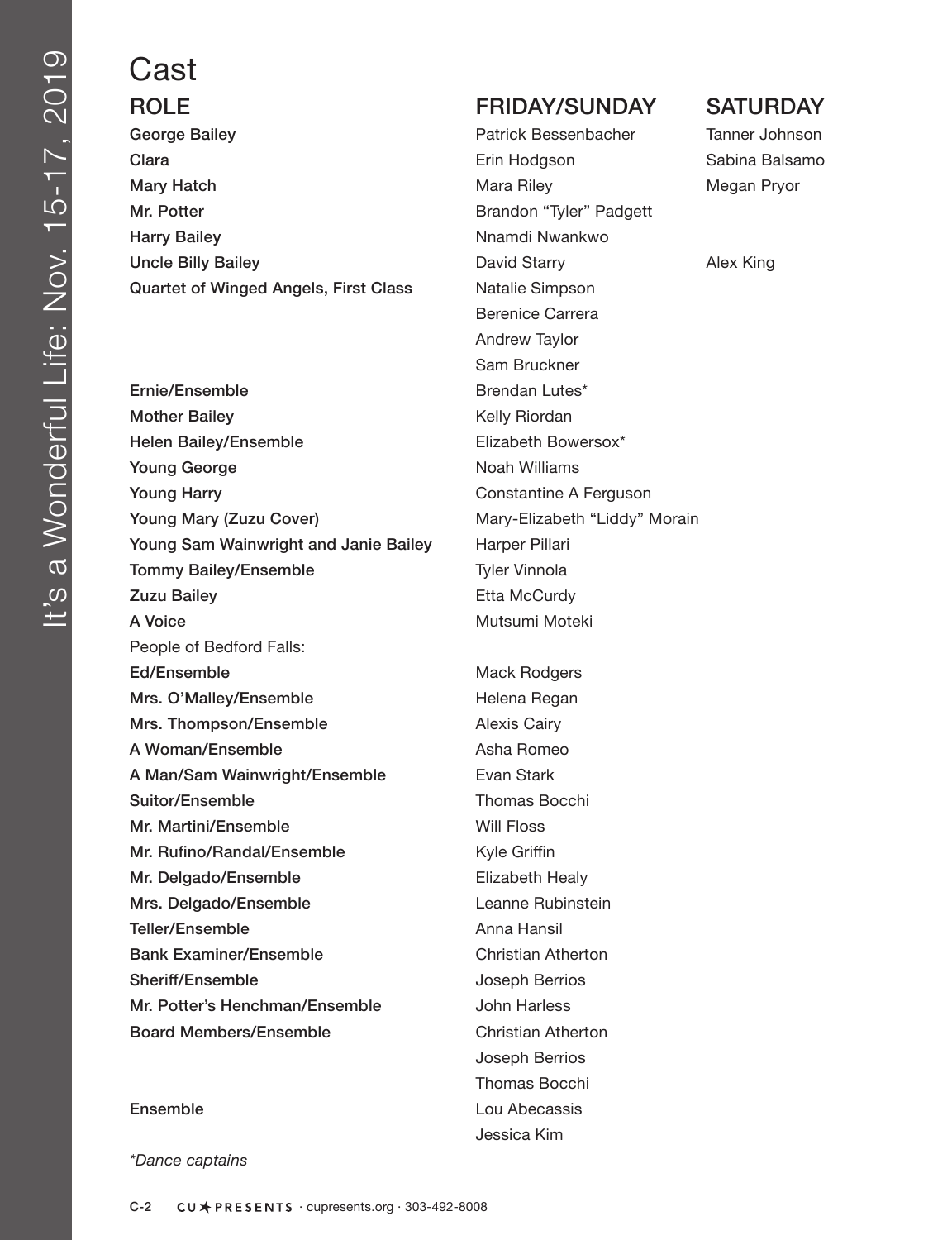## **Orchestra**

### Violin 1 Yukina Ono Ingrid Anderson Laena Batchelder Ben Ehrmantraut Jackson Bailey Lindey Hoak An Tran Jenna Kramer Violin 2

Mackenzie Hoffman Natalie Smith Sophia Thaut

Sun Mi Jin Holly Sidney Lucy Rissman Viola Conrad Sclar Jaryn Danz Ariel Chien Thomas Maeda Cello Gabriel Ramos Ernie Carbajal Emily Taylor

Eliot Johnson

Double bass Luis Granda Portia Pray

Flute/piccolo Grace Law

Oboe/English horn Clayton Williams

Clarinet/bass clarinet Gleyton Pinto

Bassoon Anthony Federico Horn Dilon Bryan Kieran Scruggs

**Trumpet** Karen Buri

**Trombone** Kenny Ross

Percussion Mallory Graves Chris Eagles

Harp John McColley

Piano Nathália Kato

# Synopsis

### Act I

*Christmas Eve night.* Clara, a second-class angel, hears the prayers of the people from the town of Bedford Falls. They pray for George Bailey, a man that has lost sight of his dreams and aspirations. He is standing on a bridge preparing to jump. Clara is assigned to be George's guardian angel in order to save him and earn her wings. Clara is transported to an attic where she receives a hat that can control time. A hatch opens and ushers in a scene of a young George playing with his little brother Harry and childhood friends Sam and Mary. As the children play, Harry falls into the ice and George dives in to save him, at the expense of his hearing in one ear.

The children disappear and multiple doors are revealed. Each door is a portal to a pivotal time in George's life, and Clara watches through his entire life. She sees George at 22 years old, preparing to leave for college. Harry invites George to the high school dance, baiting him with the chance to run into Mary again. After falling into the pool at the dance, George and Mary end up at the Old Granville House and make wishes for the future. Their romantic moment is interrupted by a frantic Uncle Billy informing George that his father had a stroke. When George's father passes, the greedy Mr. Potter sees an opportunity to dissolve his competition, the Bailey Building and Loan. George takes it upon himself to stop Mr. Potter and forgoes college, sending Harry instead. He spends four years looking after the Building and Loan, hearing of the adventures that Harry and Mary are having. Harry comes home from college a married man with a job offer in Troy. George runs into Mary while on a frustrated walk and they finally share their feelings.

### Act II

*Fall 1929.* It's George and Mary's wedding day, and they are about to leave on their honeymoon when they see a mob outside of the Bailey Building and Loan. It's the Bank Run of 1929 and people are panicking. They are trying to pull their money out, but there's not enough cash on hand. In order to save the Building and Loan, Mary and George use their honeymoon savings to help.

At the Old Granville House, George and Mary are the proud parents of three children: Janie, Tommy and Zuzu. They have been trying to do renovations, but George wishes he could have given his family more. Mary reminds him of what he has given the other citizens of Bedford Falls.

Next, George meets with Mr. Potter who has a job offer for him. George turns it down. It is now World War II, and the men of Bedford Falls are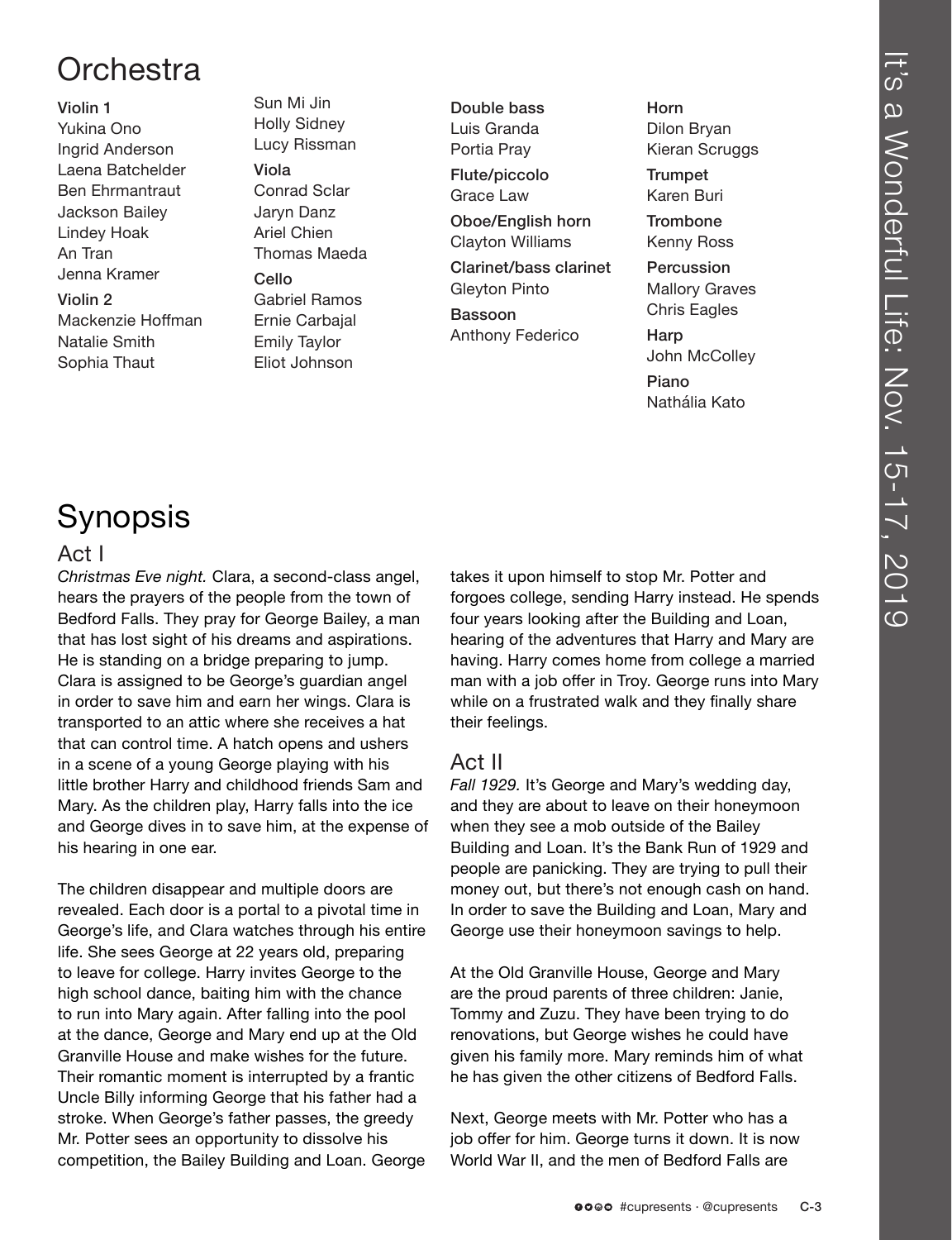headed off to fight. George wishes he could go as well, but cannot due to his ear injury. Harry wins the Congressional Medal of Honor, and everyone prepares for his homecoming. In the excitement, Uncle Billy loses track of an \$8,000 deposit for the Building and Loan that Mr. Potter steals. With the Building and Loan at risk, George goes to Mr. Potter for a bail out, which Mr. Potter denies.

Clara is now caught up to speed as to why George is standing at the bridge preparing to jump. She leaps into the water to deter George from jumping. George pulls her out. He doesn't believe she is his guardian angel and wishes he'd never been born. Clara grants this wish and George sees an alternate reality without him.

Understanding the impact he has made in everyone's lives, George snaps back to reality on Christmas morning. All of Bedford Falls comes rushing in to tell George how much he has helped their lives, and a generous cash advance saves the Building and Loan. Clara, having saved George, earns her wings and becomes an angel, first-class.

## Stage director's note

### *By Leigh Holman*

What if you'd never been born? Just think of all of the people that would have been affected: family, friends, and even the person you once honked at, stopping them from colliding with a mom pushing a baby carriage across the street. The different doors of our lives—birth, graduation, marriage, sad times, good times—would have all been closed, and no one you went through these doors with would have been able to open them.

Like many of you, the Frank Capra film starring Jimmy Stewart *It's a Wonderful Life* was one of the most beloved holiday films my parents and I watched together each Christmas. It has such an important message: community, family, our own value, putting things in perspective, and the great importance of our own lives. I was so thrilled, when in 2016, the internationally renowned composer-librettist team (and my dear friends) Jake Heggie and Gene Scheer agreed to participate in our summer New Opera Workshop (CU NOW). For nearly three weeks in Boulder, they used the talents of our singers and musicians to refine, change and dig deep into the music and character of the piece.

I was, of course, honored that Jake and Gene chose CU to work with them on this new work, which was to be a co-production commissioned by Houston Grand Opera, Indiana University and San Francisco Opera. The stage director, conductor and representatives from these companies came to Boulder to hear the workshop and our student singers had the opportunity of a lifetime when singing for them. (I, of course, jumped at the chance to fully produce this heartwarming work this fall.)

Most of all, the joy, love and care that Jake and Gene brought to our students was the greatest gift of all. They have blessed CU twice now, collaborating on workshops for their new pieces and will come back again next summer. These two men have changed lives at Eklund Opera, just as George Bailey changed lives in Bedford Falls. They have certainly changed mine.

Who has made a powerful change in your life for the better? Please celebrate those people with us today. For …

"No matter how your story ends, no one is a failure who has friends."

—Gene Scheer, *It's a Wonderful Life*

## Music director's note

### *By Nicholas Carthy*

One of the great joys of being an opera conductor (or any musician, really) is that occasionally you come across a newly composed piece of music that is so beautifully crafted, and so engaging, that you cannot wait to learn and perform it.

Jake Heggie and Gene Scheer's *It's a Wonderful Life* is such a piece. Since hearing snippets of it in the CU New Opera Workshop (CU NOW) in 2016, it has been at the top of my contemporary opera wishlist.

So what is it that makes it so special?

Much of the latter part of the 20th century seemed to me to be a time where many composers were trying to synthesize all the various strands and legacies that history and the rise of modernism had left them. The differing dogmas in music had left many composers adrift, trying to find a (post-) romantic voice, and often being dashed against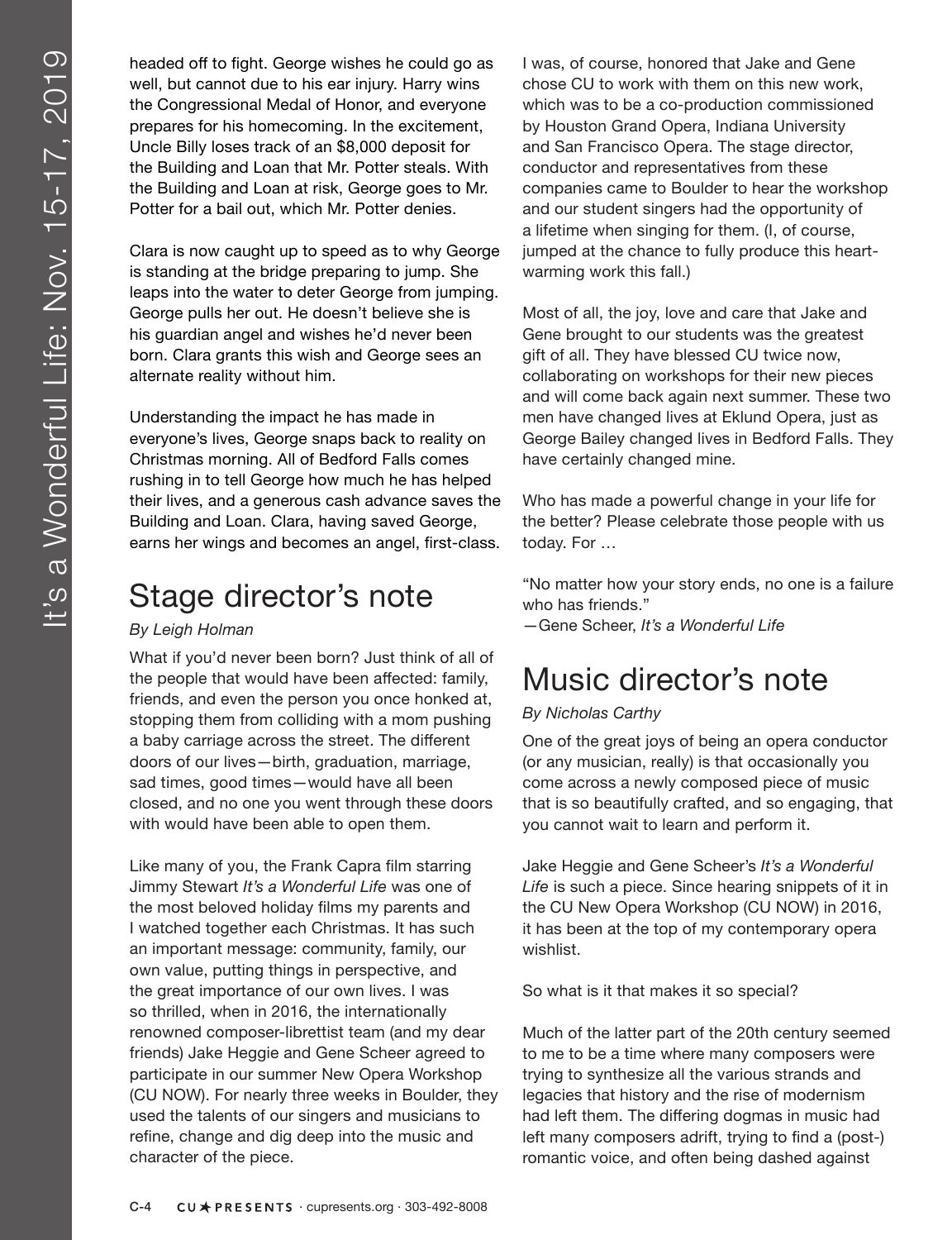the rocks of modernism for their trouble. Toward the end of the 20th century this began to change, and new voices were found that were able to bring together all these musical strands, to find an unashamed romanticism for the modern era. In short, we have entered a new era of classical music. Music that is engaging and accessible and exciting. For me, it is really thrilling to be able to witness and to be involved in a truly explosive renaissance of classical music. And one of the leading lights of this renaissance is Jake Heggie.

And even though the genre of opera is seen in some circles to be an anachronism (and even something to be destroyed, in others), Heggie and Scheer show us how opera can be, and how the synthesis of words, music and a timely yet classic storyline can combine into something very magical indeed.

## Personnel

SABINA BALSAMO (Clara) premiered the role of Anne in *Verlorene Heimat* with the Cleveland Opera Theater and was in the workshop cast of Tom Cipullo's *Hobson's Choice*. Her other recent roles include: Mabel in *The Pirates of Penzance*, Rose in *Ruddigore*, and Elsie in *The Yeomen of the Guard* with the Pittsburgh Savoyards; Fredrika in *A Little Night Music* with Pittsburgh Festival Opera; Maria in *West Side Story* and the Governess in *The Turn of the Screw* with Eklund Opera; and Blanche in *Dialogues of the Carmelites* and Polly in *The Threepenny Opera* with the Baldwin Wallace Opera. She will be appearing in Cleveland Opera Theater's premiere production of *Bernarda Alba* in January. She is a student of John Seesholtz.

PATRICK BESSENBACHER (George Bailey) is a tenor from Overland Park, Kansas. He is in his final undergraduate year in vocal performance. Previously, Bessenbacher performed as Tony in *West Side Story*, Lurcanio in *Ariodante*, Raoul in *The Merry Widow*, as well as various chorus roles with Eklund Opera. He is currently under the guidance of Matthew Chellis.

ELIZABETH BOWERSOX (Helen Bailey) is a senior studying vocal performance at the College of Music. Bowersox has been in the chorus of Eklund Opera productions *Eugene Onegin*, *Ariodante*, *Sweeney Todd*, *The Merry Widow* and *Die Zauberflöte*. She was also seen as Anita in

*West Side Story* last fall. Bowersox performed the role of Lucinde in Miami Music Festival's production of *Lully's Armide* this summer. Bowersox is a student of Andrew Garland.

SAM BRUCKNER (Winged Angel, First Class) is a sophomore voice student at the University of Colorado Boulder. He has performed in two shows with the Eklund Opera Program: *West Side Story*  (Diesel) and *Eugene Onegin* (Chorus). He has also been involved in *Guys and Dolls* (Nicely Nicely Johnson), *Annie Get Your Gun* (Frank Butler), *Beauty and the Beast* (Beast) and *Damn Yankees* (Joe Hardy). He is a student of Matthew Chellis.

BERENICE CARRERA (Winged Angel, First Class), mezzo-soprano, appeared as a soloist for the first time along with the National Conservatory of Ecuador's orchestra performing the Pergolesi's *Stabat Mater* and Vivaldi's *Gloria*. She has also performed as a soloist in different productions of Opera Express Company that includes repertoire form Mozart's *Le Nozze di Figaro* and *Don Giovanni*. She appeared with Eklund Opera as Anita in *West Side Story* and as Filipievna in *Eugene Onegin*. She recently appeared as Ms. Hepworth in Tom Cipullo's *Hobson's Choice* in the CU New Opera Workshop. She is a student of Jennifer Bird.

CONSTANTINE A FERGUSON (Young Harry) is 12 years old and attending Boulder Universal, an online school in Boulder Valley School District. He has been a student at the Actors Academy of the Performing Arts and played in *The Little Mermaid*. For the past two summers, he attended a theater camp program at Interlochen Summer Arts Camp and performed in *It's All Greek to Me*.

ERIN HODGSON (Clara), soprano, is currently an artist diploma student at the University of Colorado Boulder. She has sung with The Minnesota Opera in *Turandot* and *Rusalka*. Her roles with Eklund Opera include Mrs. Lovett in *Sweeney Todd*, Tatianna in *Eugene Onegin*, and Ms. Jessel in *The Turn of the Screw*. Hodgson has also assistant directed *The Merry Widow* and *West Side Story* and associate directed *Ariodante* with Eklund Opera. Recently she was selected to participate in a new music program, Creative Dialogues, where she studied under Anssi Karttunen, Kaija Saariaho and Daniel Belcher. Upcoming roles include Countess in *The Marriage*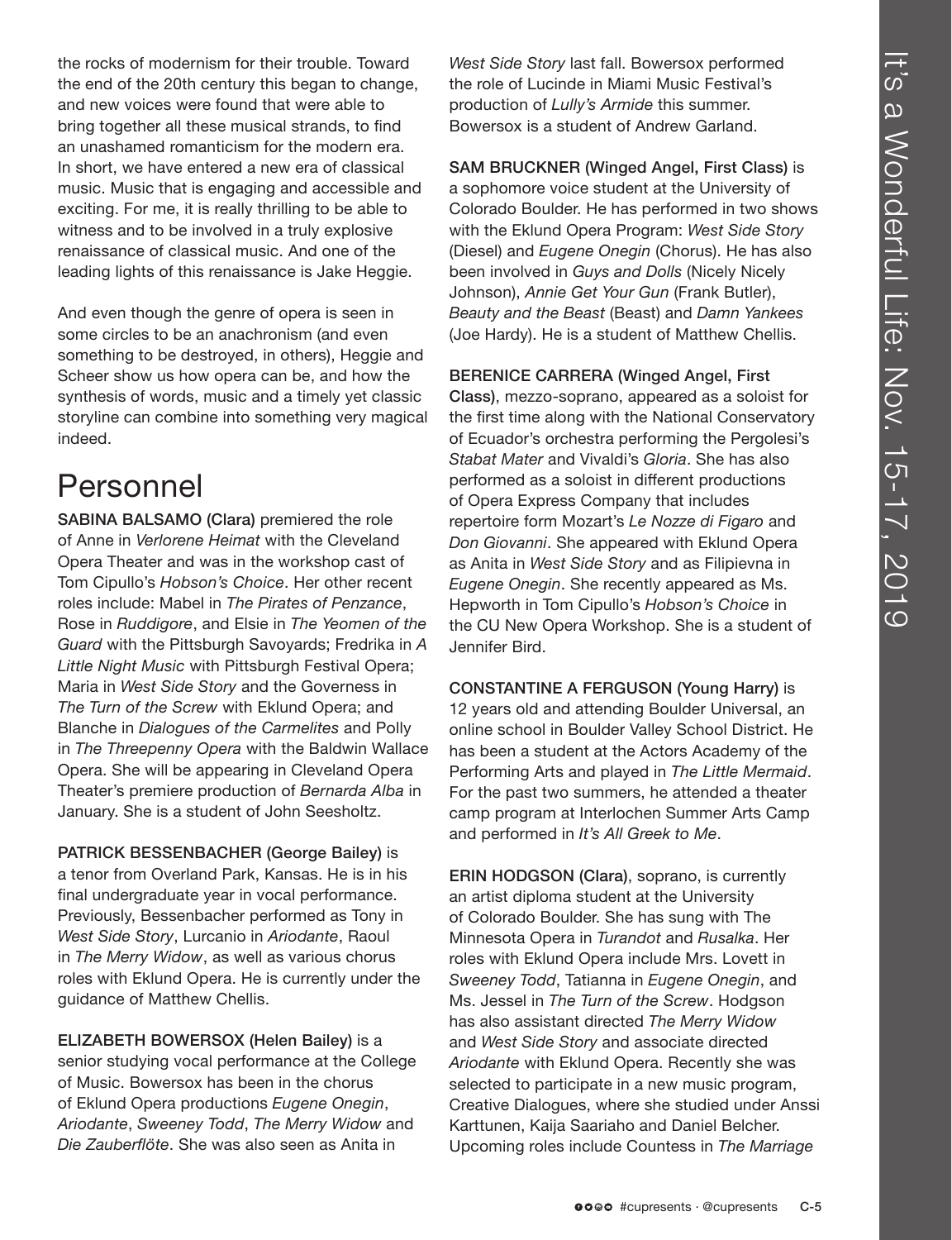*of Figaro* with Eklund Opera. Hodgson studies with Jennifer Bird-Arvidsson and Matthew Chellis.

TANNER JOHNSON (George Bailey) is a current first year Master of Music in vocal performance student at CU. He completed his undergraduate degree at Drury University in Springfield, Missouri. His recent credits include the title role of *Candide* with Springfield Regional Opera, and Tony in Springfield Little Theatre's production of *West Side Story*. Johnson would like to thank his professors for this amazing opportunity to perform this incredible show. Johnson studies with Matthew Chellis.

ALEX KING (Uncle Billy Bailey), tenor, moved to Boulder to pursue graduate studies in vocal performance. He has had the opportunity to perform in productions of *Carmen*, *The Magic Flute*, *The Merry Widow*, *Sweeney Todd*, *Ariodante*, and most recently, Eklund Opera's production of *The Turn of the Screw*. He will be a featured soloist for Boulder's Seicento Ensemble in March 2020. Originally from the northwoods of Wisconsin, he has a passion for the outdoors, and in his free time he enjoys hiking and fishing. Completing his master's in spring 2019, he is continuing his education by pursuing a DMA in vocal performance and pedagogy. King studies with Matthew Chellis.

BRENDAN LUTES (Ernie) is a senior at CU studying vocal performance and aerospace engineering. He is thrilled to be acting in his second performance with Eklund Opera after his role as Action In *West Side Story*. Lutes has studied under Mathew Chellis and Sarah Barber.

ETTA McCURDY (Zuzu), age 7, is a second grader at The Studio School in Northglenn, Colorado. Her stage credits include *Music Man Jr.* (Marian Paroo), *Beauty and the Beast Jr.* (Chip) and *Willy Wonka Jr.* (Ensemble). McCurdy loves to dance, sing and act, and was the 2019 first place winner for both the regional and state levels of the Night of the Stars Competition (K-2 vocal).

### MARY-ELIZABETH "LIDDY" MORAIN (Young

Mary) is extremely proud and excited to join the cast of *It's a Wonderful Life*. Morain, who hails from Arvada, Colorado, is in third grade at West Woods Elementary and lives with her mom, dad, two brothers, two dogs, two fish and a lizard.

Her past theatre experience includes roles in the Missoula Children's Theatre productions of *Gulliver's Travels* and *Pinnochio*. She is also a student of dance and musical theatre at Move by Morelli in Arvada and has taken piano lessons. Morain spends her free time swimming for the Five Parks Pirhanas swim team, playing with her friends and dreaming of her next theatre role.

### NNAMDI NWANKWO (Harry Bailey/Assistant

Director) makes his performing and assistant directing debut with Eklund Opera this season. Some of his recent operatic credits include Guglielmo in *Così fan tutte*, The Father in *Hänsel and Gretel*, 2nd Armored Man in *Die Zauberflöte* (Opera in the Heights, Houston), and The Impresario in *Viva La Mamma*. A native of Houston, Texas, he was also a member and soloist with Bach Society Houston. As a director, Nwankwo made his debut in 2018 directing the world premiere of *Ricardo and Julia*, a new play by Houston playwright Nick Pinelli. He received his BA in theatrical performance & directing from Stephen F. Austin State University, with a minor in music. Nwankwo is now in the first year of his master's degree in voice performance and pedagogy at CU Boulder, studying under John Seesholtz.

### BRANDON "TYLER" PADGETT (Mr. Potter)

is a second year master's student in vocal performance. This will be Padgett's fourth production with Eklund Opera, his most recent roles being Albert Prosser in Tom Cippulo's *Hobson's Choice* and the title role in Tchiakovsky's *Eugene Onegin*. Padgett's past performance credentials also include The Pirate King in *The Pirates of Penzance* and John Proctor in Robert Ward's *The Crucible*. Padgett is excited to be a part of the classic story of *It's a Wonderful Life* as told through the innovative power of Jake Heggie and Gene Scheer. Padgett studies with Andrew Garland.

HARPER PILLARI (Young Sam and Janie) is a fifth grader at Boulder Community School of Integrated Studies. She has been acting since she was in preschool and has recently performed with Boulder Performing Arts and Peanut Butter Players. Her roles have been in *How The Camel Got His Hump*, *The Little Mermaid*, *Elf*, *The Lion King*, *Wicked* and *Alice in Wonderland*. When she is not acting and singing, she enjoys soccer, playing her trumpet, reading horror novels and practicing karate.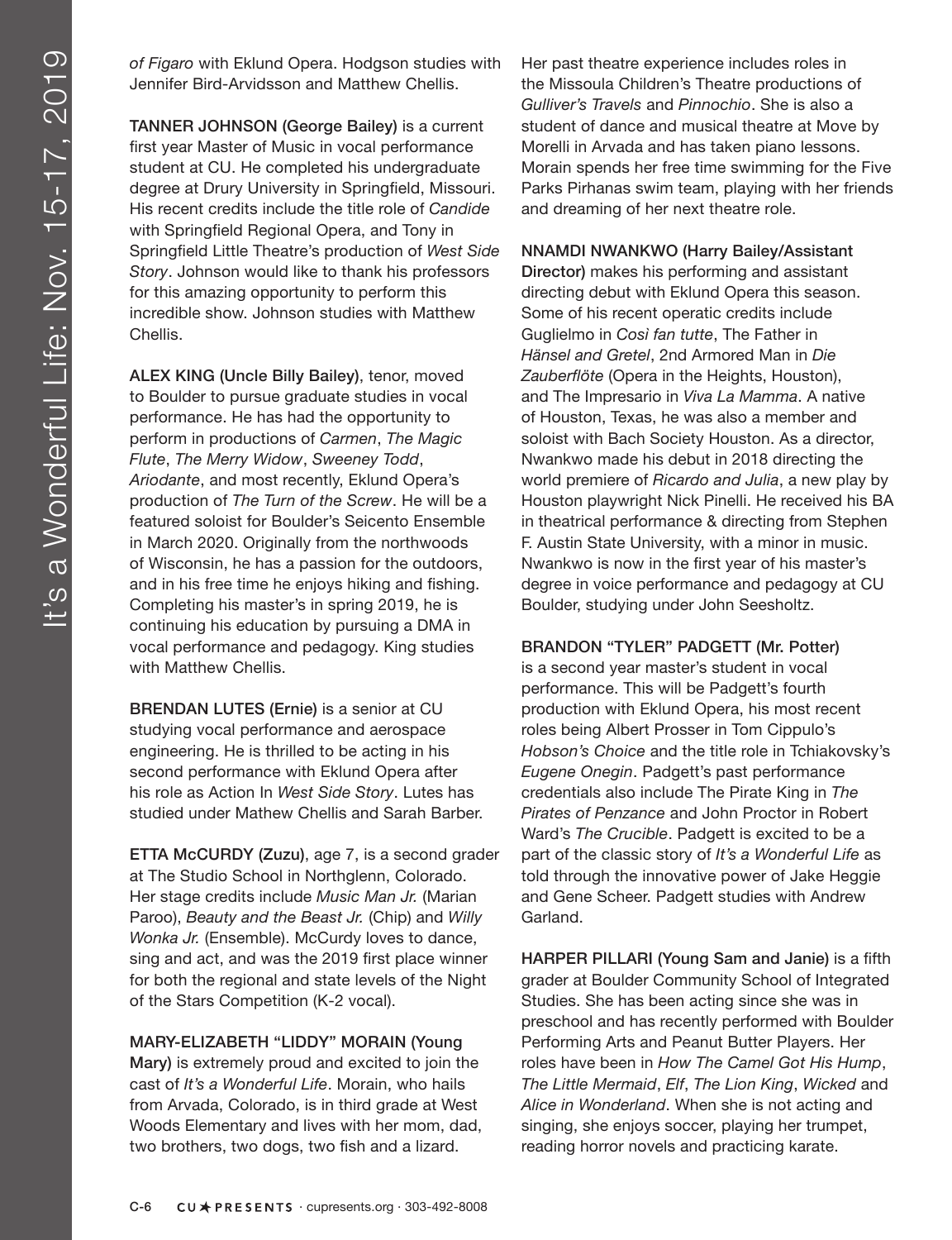MEGAN PRYOR (Mary Hatch), soprano, was born in California and raised in Colorado. She is currently in the third year of her undergraduate here at CU. She is pursuing a Bachelor of Music in musical theatre. She most recently appeared as Miles in Eklund's *The Turn of The Screw*. Previous roles with Eklund Opera include Anybodys in *West Side Story*, The Beggar Woman in *Sweeney Todd*, and JouJou in *The Merry Widow*. She'd like to dedicate this performance to her mother, who watches *It's a Wonderful Life* each and every Christmas. Pryor studies with Matthew Chellis.

MARA RILEY (Mary Hatch) is pursuing a double BM in flute and vocal performance. Roles with Eklund Opera have included "A girl" ("Somewhere") in *West Side Story*, Flora in *The Turn of the Screw*, and Mary Hatch in *It's a Wonderful Life*. She was a winner of the Undergraduate Vocal Scholarship Competition in 2018 and 2019, as well as a NATS National Semifinalist. She was selected as one of the artists of the Young Musicians Foundation of Colorado for 2019-20. This semester, she performs with the CU Symphony Orchestra and University Singers. Riley is a student of Christina Jennings and Jennifer Bird-Arvidsson.

KELLY RIORDAN (Mother Bailey), mezzosoprano, has been praised for her "exuberant honesty" on stage (The Pantagraph). Originally from the suburbs of Chicago, Riordan is pursuing her MM in performance and pedagogy here at CU. This past year, Riordan performed the roles of Little Buttercup in Gilbert and Sullivan's *H.M.S Pinafore* and the Mother in Menotti's *Amahl and the Night Visitors*. Favorite past roles performed include Cherubino (*Le Nozze di Figaro*) and Cleo (*The Most Happy Fella*). This past summer, Riordan took second place at the national competition of NATS. She is excited to make her Eklund Opera debut as Mother Bailey. Riordan studies with Abigail Nims.

MACK RODGERS (Ed) is a sophomore BM vocal performance and astrophysics major. He has performed in two prior Eklund Opera productions: *West Side Story* as Geetar and *Eugene Onegin* as a chorus member. He attended the Interlochen Center for the Arts for the summer of 2016 and NAfME All-National Choir in November 2018. He was awarded scholarship for Outstanding Freshman 2018-19 academic year. Rodgers studies with Matthew Chellis.

NATALIE SIMPSON (Winged Angel, First Class), a Boulder native, holds a bachelor degree in cello performance from Adelphi University. Now in her second year mastering in voice. Roles performed include Mrs. Grose in Eklund Opera's *The Turn of the Screw*, Madame Larina in Tchaikovsky's *Eugene Onegin*, and the title role of Handel's *Xerxes*. Natalie also greatly enjoyed her directorial debut in the Fall 2018 scenes showcase and working as assistant director with CU NOW's 2019 production of *Hobson's Choice*, an operain-progress by Tom Cipullo. Next year she intends to seek further performing opportunities internationally as well as at home. She is delighted to continue studying with John Seesholtz and Abigail Nims at CU Boulder.

DAVID STARRY (Uncle Billy Bailey) is a secondyear Master of Music student in vocal performance at CU Boulder. His recent Eklund Opera credits include Peter Quint in *The Turn of the Screw* and Arab in *West Side Story*. He is a member of Eklund Opera's outreach program, Opera Theater Singers. This summer, he sang the role of Alejandro/Ford/ Trotsky in Opera Steamboat's production of *Frida*. This November, Starry will make his professional oratorio debut with the Rockford Symphony Orchestra in their production of Mozart's *Requiem*. He loves exploring Colorado's beauty with his wife Kathy and their dog Lulu. Starry studies with Matthew Chellis.

ANDREW TAYLOR (Winged Angel, First Class) is currently in the second year of his master's program in vocal performance and pedagogy. Past roles: Lensky (*Eugene Onegin*) and Tony (*West Side Story*) with Eklund Opera; Il Contino (*La finta giardiniera*), Kaspar (*Amahl and the Night Visitors*), and Astolfo (*La liberazione di Ruggiero dall'isola d'Alcina*) with USU Opera; and Ivan *(The Music Shop*) with Opera Outreach Quartet. Taylor was a featured soloist in the Xi'an International Choral Festival. He was also a soloist in the Utah State University Chamber Singer's recent album, *Amazing Grace*. Taylor studies with Matthew Chellis.

TYLER VINNOLA (Tommy Bailey) is a junior at the University of Colorado Boulder, pursuing a BM in vocal performance. Vinnola has performed with Central City Opera in such shows as Puccini's *Gianni Schicchi* and Verdi's *Tosca*. At CU he has been involved in the Henry Purcell concert, Songs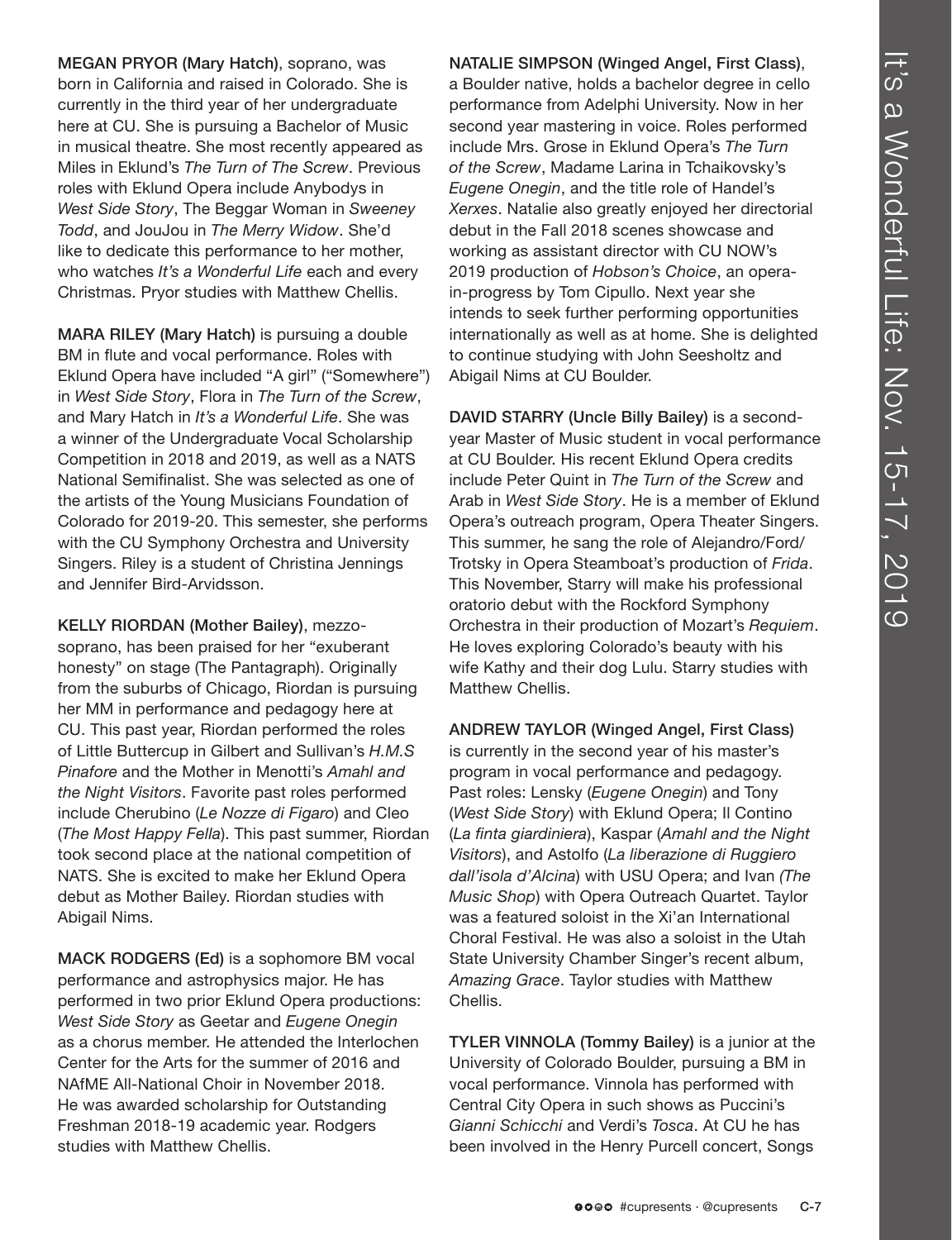of East Asia concert, and *Eugene Onegin*. His most recent role was as Miles in Britten's *The Turn of The Screw*. He is very grateful for this chance to perform in anther CU Boulder production and is looking forward to continuing to do so in the future. Vinnola studies with Matthew Chellis and John Seesholtz.

NOAH WILLIAMS (Young George Bailey) is a sixth grade student at Blue Mountain Elementary in Longmont, Colorado. Jesters Dinner Theatre: *Oliver Twist* (Oliver), *Charlie and the Chocolate Factory* (Mike Teavee), *Jungle Book* (Tabaqui), *Snow White and the Seven Dwarves* (Huntsman). Rocky Mountain Theatre Kids: *James and the Giant Peach*  (Karl Kreator). St. Vrain Shakespeare in the Park: *Romeo and Juliet* (Tybalt). Williams has attended drama classes at Jesters Theatre, Rocky Mountain Theatre Kids and Boulder Dinner Theatre.

PETER DEAN BECK (Set and Lighting Designer) has designed scenery and lighting for Eklund Opera for 25 seasons and for more than 300 productions around North America. Among his opera credits are *Falstaff*, *Turandot*, *Manon*, *Don Giovanni*, *Madama Butterfly*, *Hansel and Gretel*, *A Midsummer Night's Dream* and *Roméo et Juliétte* for such companies as Atlanta Opera, Florida Grand Opera, Glimmerglass Opera, Virginia Opera and Chautauqua Opera. He has designed productions of *Andrea Chenier*, *The Italian Girl in Algiers*, *Macbeth*, *Elektra* and *Tristan and Isolde* for Hawaii Opera Theatre, where he has been principal designer for 32 seasons. In Asia, he designed a double bill of *The Nightingale* and *Cavalleria Rusticana* for Sakai City Opera in Japan and lit *Cav/Pag* in Macau and *Don Carlo* in Hong Kong. His musical theatre credits include *Fiddler on the Roof*, *The Sound of Music*, *The Music Man*, *Les Misérables*, *The Wizard of Oz* and *Into the Woods* for Skylight Music Theatre. His work for dance includes *The Indigo Girls Project* for Atlanta Ballet and *The Nutcracker* for Ballet Hawaii.

NICHOLAS CARTHY (Music Director/Conductor) is now in his 16th season with Eklund Opera. He studied at the Mozarteum in Salzburg, Austria. He served as musical assistant to Bernard Haitink and Sir Georg Solti at the Salzburg Festival and to Daniel Barenboim in Paris, Chicago and Bayreuth. Carthy has conducted opera productions in Vienna, Salzburg, Oslo, Stockholm, Winterthur, Milan, Rome, Naples, Bonn, Eugene and Tel Aviv. He

has conducted orchestras, including the Colorado Symphony, Nordwestdeutsche Philharmonie, Orchestra RAI di Torino, Orchestra San Carlo di Napoli and the Accademia Filarmonica Roma. As a collaborative pianist he has performed in many of the world's great halls, including Carnegie Hall, Suntory Hall, Wigmore Hall, the Bolshoi Theatre and the Musikverein Vienna. He is music director of the Helgeland Sinfonietta and the Toppen International Summer School in Norway. He is well-known for his public lectures at the University of Colorado and beyond, and is occasionally to be heard on the radio, spreading around his uncurbable enthusiasm for music and history.

BUD COLEMAN (Choreographer) is honored to work again with Eklund Opera, most recently as Frosch in *Die Fledermaus* and directing *Red Hot and Cole*. Other credits include directing the CFI operas for CU NOW (2015, 2016, 2017, 2018, 2019), and *A Grand Night for Singing* in the Summer Lyric Opera series. A professor of theatre at the University of Colorado Boulder and former Chair of the Department of Theatre & Dance, Coleman is a former dancer with Les Ballets Trockadero de Monte Carlo, Fort Worth Ballet, Kinesis, and Ballet Austin. Coleman has directed and choreographed many musicals and operas, including the musical *Company* in Vladivostok, Russia, under the auspices of the U.S. State Department Cultural Envoy program, as well as directing and choreographing the Thai premiere of *Fiddler on the Roof* at Mahidol University. Coleman was selected to be a 2009-10 Fulbright Lecturer at Waseda University and Kyoritsu Women's University in Tokyo.

CHRISTIE CONOVER (Production Assistant) wears many hats, having returned to her alma mater as production assistant for Eklund Opera. In her active solo career she has performed lead roles with Komische Oper Berlin, Minnesota Opera, Opera Colorado and concerts with the Colorado Symphony, Colorado Music Festival, and Colorado Springs Philharmonic, among others. With Margot Crowe, her CU Adopt-a-Student sponsor from years past, she co-founded and runs the Fine Tuned Society of Colorado: a house concert series providing performance opportunities to CU Boulder music alumni and area musicians. Conover fondly remembers her many roles with CU Opera and singing in the inaugural CU NOW.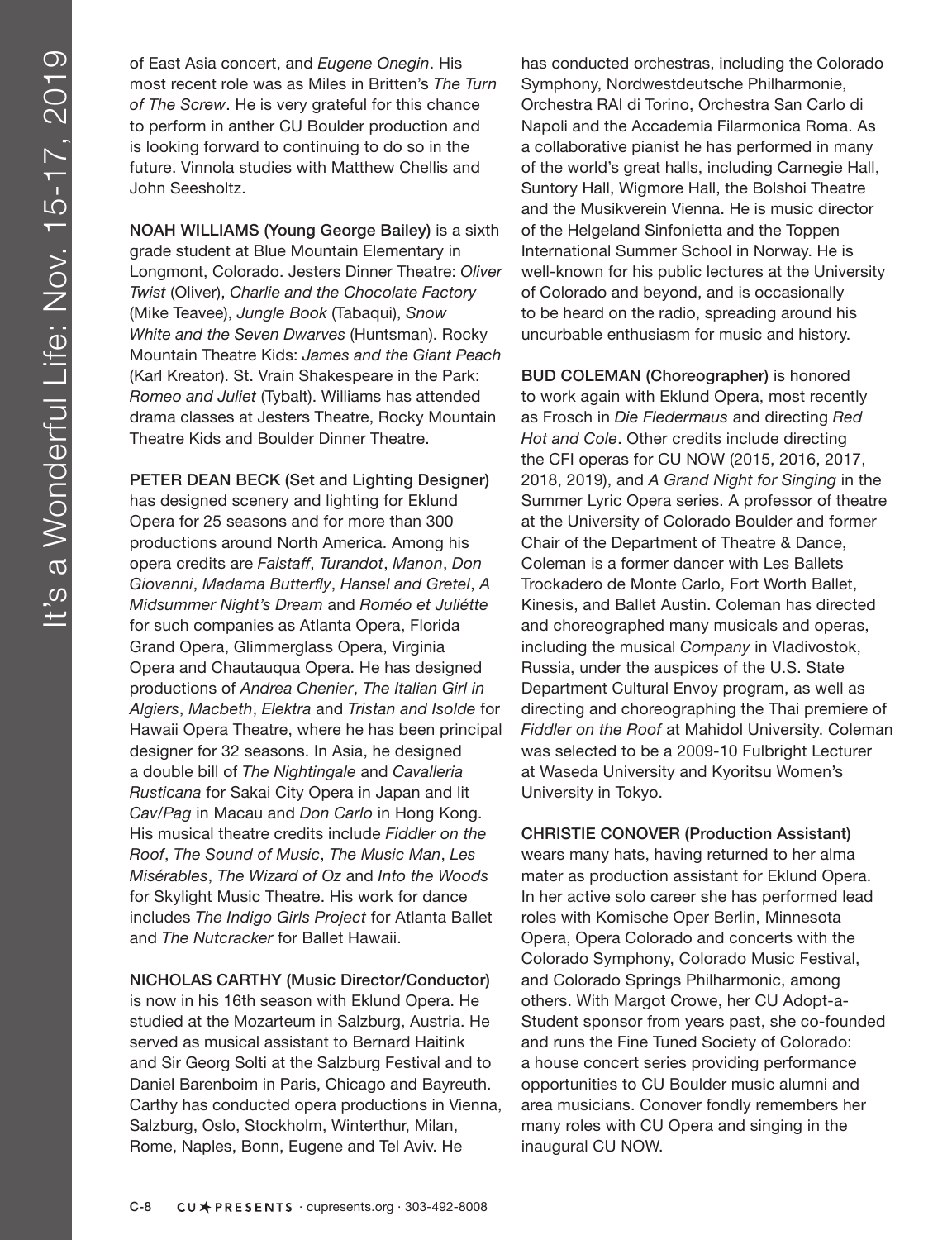IAIN COURT (Projection Designer) has lit works in medieval churches, caves, circus tents, on riverbanks and in haunted houses, as well as many theatres. His lighting in dance and other genres has toured Australia, Asia, Europe and North America. He is particularly interested in collaborative new media performance, exploring these areas with Igneous and other companies. He is also a director and performer working with devised performance and musicals. Court has a passion for mentoring new artists. He is currently the director of dance production for the CU Department of Theatre & Dance.

CHRISTOPHER DENVER (Production Stage

Manager), a Colorado native, has called NYC home for 14 years. Selected: *All Roads Lead to the Kurski Station*, *Appointment with Death*, *Babes In Arms*, *Il barbiere di Siviglia*, *La Bohème*, *Broadway Bares*, *A Chorus Line*, *Circus Couture*, *The Devil and Daniel Webster*, *Dick Pix*, *Don Giovanni*, *Falstaff*, *Fiddler On the Roof*, *Die Fledermaus*, *Hamlet*, *Julius Caesar*, *Little Shop of Horrors*, *Les Mamelles de Tirésias*, *The Merry Widow*, *The Mikado*, *The Music Man*, *Le nozze di Figaro*, *Romeo and Juliet*, *Rumpelstiltskin*, *Rusalka*, *The Sound of Music*, *South Pacific*, *Spring Awakening*, *Trial By Jury*, *Die Zauberflöte*. For more information, visit christopherdenver.com.

KELLY GREGSON (Costume Draper) received his BFA in costume design from the University of South Dakota. His professional career began at Juilliard and the Costume Collection in New York City. Some of his television credits include *Saturday Night Live*, *Sex and The City* and *Agents of Shield*. Gregson also served as Production Supervisor for the Principal Ladies Costume Shop at the Metropolitan Opera. His professional theatre credits include Broadway productions of *Fosse*, *The Sound of Music*, Matthew Bourne's *Swan Lake*, *Kiss Me Kate* and *Annie Get Your Gun*. He has worked on over 30 feature films, including *Eternal Sunshine of the Spotless Mind*, *Beautiful Mind*, *Oz the Great and Powerful*, *The Departed*, *Oblivion* and *La La Land*. His work with Bob Mackie includes the concert tours of Cher, Pink, Tina Turner, Mitzi Gaynor, Diana Ross and Barry Manilow. Gregson currently works as the Costume Shop Supervisor at the University of Denver.

LEIGH HOLMAN (Stage Director) balances a teaching and professional stage directing career in the United States and abroad. In recent years, she has made directing debuts at the Pafos Aphrodite Festival in Cyprus, L'Opéra de Montréal and Florida Grand Opera. Recent CU Boulder productions include *West Side Story*, *Eugene Onegin* and *Turn of the Screw*. As well-suited to new operatic works as she is to traditional works, Holman has produced and directed workshops of operas in association with composers and librettists, including Jake Heggie, Gene Scheer, Tom Cipullo, Mark Campbell, Mark Adamo, Colm Toibin, Kirke Mechem, Libby Larsen, Lori Laitman, Herschel Garfein, Robert Aldridge, Daniel Kellogg, Alberto Caruso and Dave Mason. As the founder and artistic/general director of CU Boulder's New Opera Workshop (CU NOW), she continues to passionately promote the creation, collaboration and production of new American works.

JENNIFER MELCHER GALVIN (Scenic Artist/Props Master), MFA, is a local theatre professional. This is her 13th season with CU Boulder as the scenic artist for the Eklund Opera Program and as a stage manager for Macky Auditorium Concert Hall. She is originally from Lenexa, Kansas, where she visits her family often. Galvin's graduate work was a study of scenic design and painting at Illinois State University, during which time she was blessed to intern with Steppenwolf Theatre in Chicago. Her hobbies include fiction, needlecraft and hiking. In 2010, Galvin walked 400 miles of an ancient pilgrimage road across Northern Spain called the Camino de Santiago. She thanks her cat Nutmeg and husband Peter for their love and support.

JOHN McKEEVER (Assistant Conductor) is pursuing his Doctor of Musical Arts in orchestral conducting at the University of Colorado Boulder. As a graduate teaching assistant he is the director of the Campus Orchestra. He also serves as an assistant and cover conductor for the Boulder Philharmonic. From 2012-18, McKeever served as the assistant conductor for Piedmont Opera in Winston-Salem, North Carolina. In 2018, he made his conducting debut with the company in their production of *The Pirates of Penzance*. In 2016, McKeever shadowed the American Ballet Theatre's spring season at the Metropolitan Opera at the invitation of the company's principal conductor. He earned a Bachelor of Music in double bass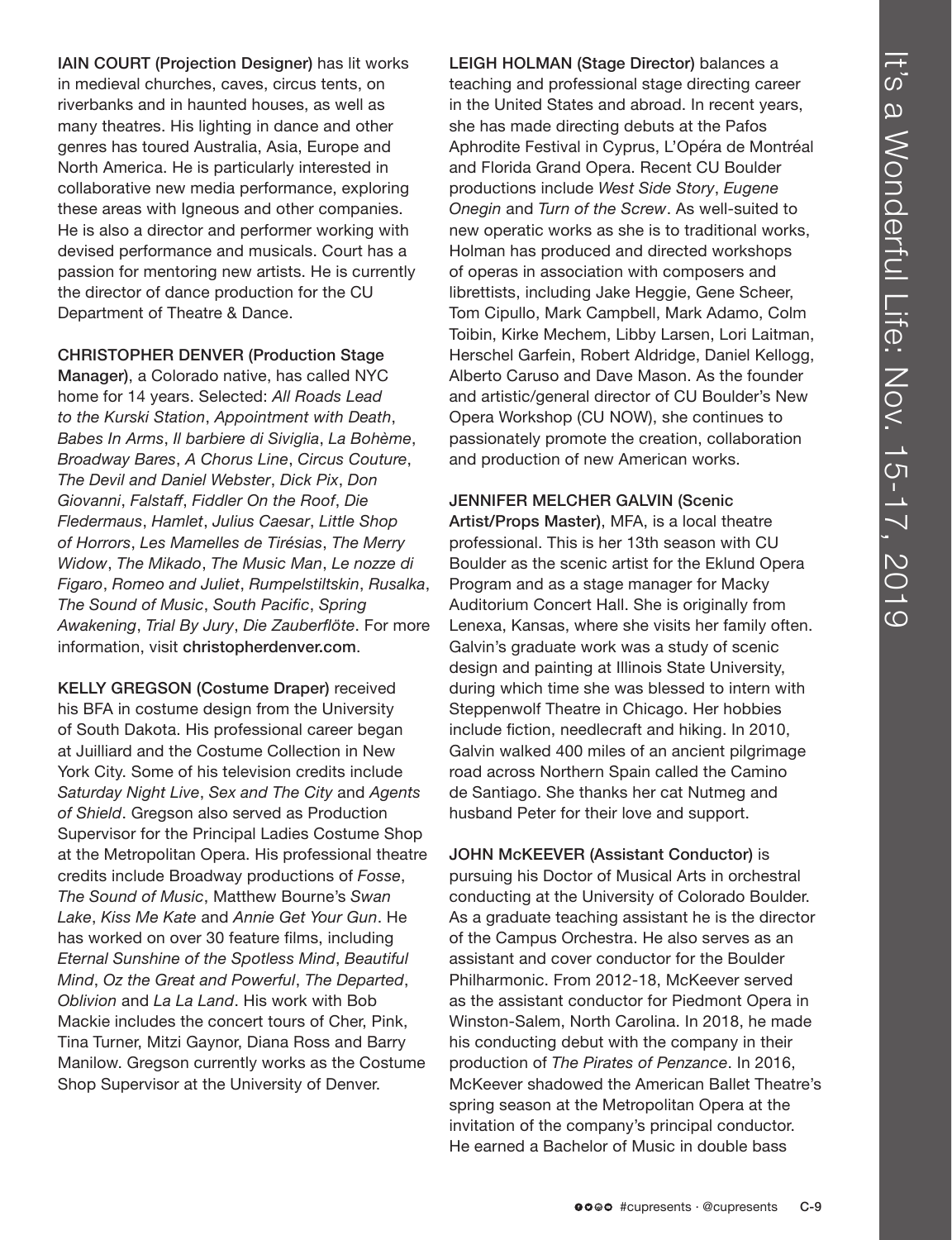performance and a Master of Music in orchestral conducting at the University of North Carolina School of the Arts. A native of Anchorage, Alaska, McKeever is a woodworker who enjoys making batons while listening to "golden-age" musicals.

RON MUELLER (Technical Director) has been with Eklund Opera for 21 seasons. His past Eklund Opera productions include *The Rake's Progress*, *La Traviata*, *Sweeney Todd* and *Dead Man Walking*. His other professional credits include Skylight Opera Theatre, Opera Colorado, Boulder Ensemble Theatre Company, Crested Butte Music Festival, Bravo! Vail Music Festival, Colorado Shakespeare Festival and Boulder's Dinner Theatre.

### SARAH ANNETTE OPSTAD DEMMON (Wig

and Makeup Designer) returns to CU where she worked under Tom Robbins for 10 years and is honored to follow in his footsteps. Recent works include building and designing Long Beach Ballet's *Cinderella*; designing *Rusalka*, *Frida*, *Hansel and Gretel* for Opera Steamboat; associate wig and makeup coordinator for Opera Colorado's last 16 seasons; assistant designer for *Barber of Seville*; wig mistress and special effects makeup artist for Colorado Ballet's *Don Quixote*, *Nutcracker*, *Wizard of Oz*, and Washington Ballet's *Dracula* at the Kennedy Center. She taught for the Vocal Arts Symposiums at Colorado College and designed *Madama Butterfly* and *Don Giovanni* for Castleton Opera, Virginia. She has worked for the following companies: Central City Opera, Opera Theater of the Rockies, Opera Omaha, Utah Opera, Minnesota Opera, Opera Carolina, Atlanta Opera, Denver Center, Arvada Center, North Carolina Theatre Company, Hartford Stage, South Coast Repertory, CNN, Fox News DC, CW2 Denver and The History Channel.

ANN PIANO (Costume Designer) is delighted to be working with the Eklund Opera for the first time. She is the costume coordinator for Opera Colorado and is going into her 17th season. This summer Piano coordinated the costumes for Bravo! Vail's production of *Tosca*. She has designed for Opera Steamboat since 2016. Other current professional credits include Lamont School of Music, Benchmark Theater, and Performance Now. In 2012, she won a True West "Best Costume Design" Award for *The Elaborate Entrance Of Chad Deity* at The Curious Theatre Company. In 2009,

she was nominated for an "Outstanding Costume Design" Henry Award for *Enchanged April* at Miner's Alley Playhouse. Piano received a BFA in fashion design from Stephens College, Columbia, Missouri, with a minor in fine art.

JEREMY REGER (Chorus Master and Vocal Coach), international pianist and educator, maintains an active performing and coaching career. He has served on the music staff of Virginia Opera, Eugene Opera, Hawaii Opera Theater, Mill City Opera, Minnesota Opera, Skylark Opera and Aspen Opera Theater. He recently joined the CU Boulder faculty as a vocal coach. Previously, he taught at the Music Academy of the West, at Christopher Newport University in Recife, Brazil, and at Indiana University. He has played in the Virginia Symphony, the Williamsburg Symphonia, the Carmel Symphony and the Terre Haute Symphony. Reger earned a doctorate in collaborative piano from the University of Michigan under Martin Katz.

TERI WAGNER (Projection Designer) is a multidisciplinary artist and educator. Her work has been shown and she has taught at the university level in the United States, Europe and Australia. She has collaborated with Iain Court and others on many performance design projects, most recently on the CU production of *Hair*. She is currently faculty and program coordinator of the Experience Design MFA at CU Boulder.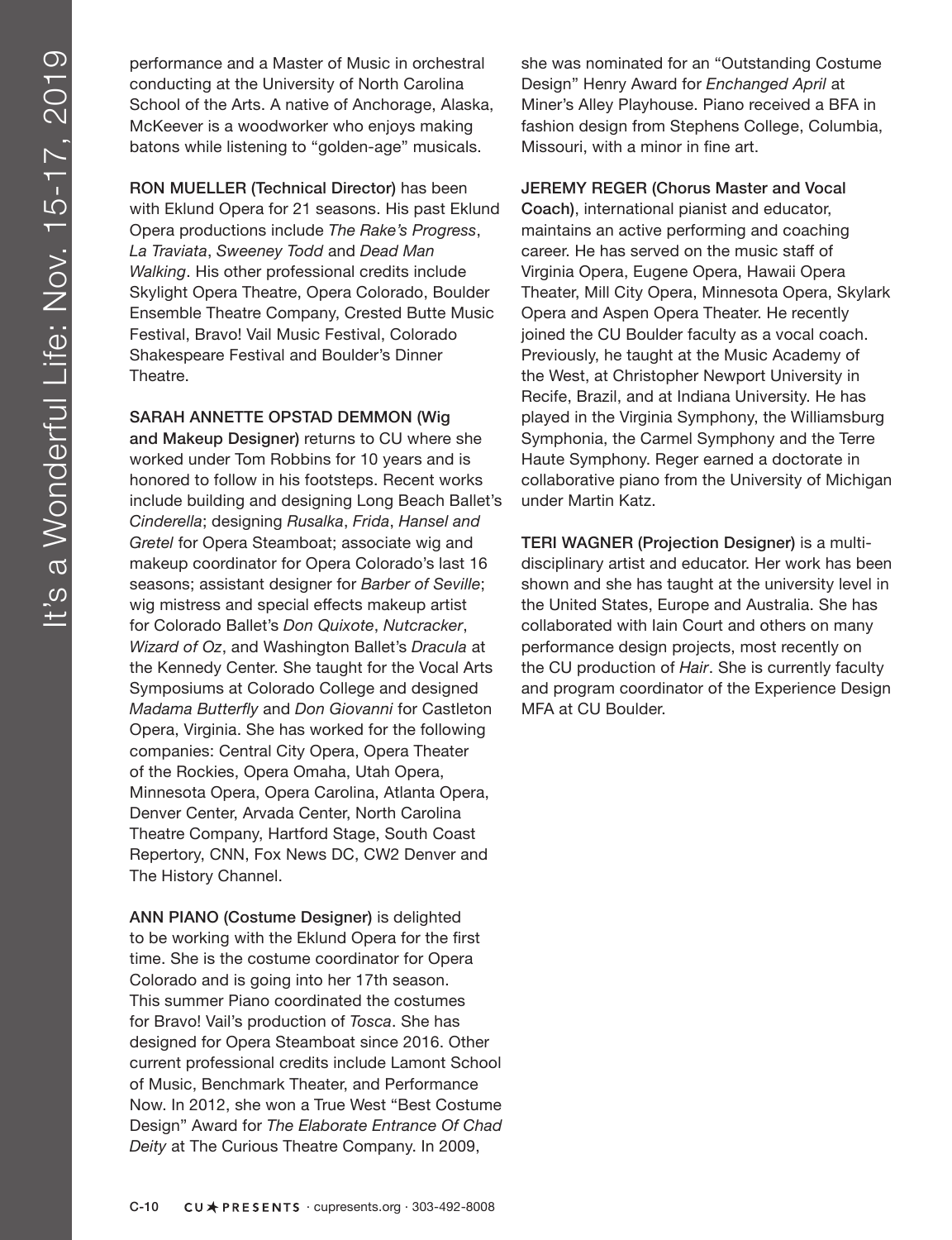Production staff Assistant Technical Director Jeff Rusnak

Assistant Stage Managers Nawledge Brewington Courtney Williams

Master Carpenter Ben Smith

**Carpenters** Drew Knapp Andy Koenig Bryce Taylor Dan Sjaastad

Supertitles Creator and Operator Barbie Noyes

Scenic Artist Jennifer Melcher Galvin

Assistant Scenic Artist Lelah Radostis

Hand Properties Jennifer Melcher Galvin

Head Hair Stylist Sarah Opstad Demmon

Hair and Wig Assistant Tanner Hubregsen

Wig and Makeup Assistant Whitney Wolanin

Photoshoot Hair and Makeup Stylist Sarah Opstad Demmon

Costume Draper Kelly Gregson

Wardrobe Head Alison Milan

Costume Assistants Alie Holden Sara Rutherford

Costume Stitchers Julia Deutsch Alie Holden Alison Milan

Music staff Head Vocal Coach Jeremy Reger

Vocal Coach Mutsumi Moteki

Rehearsal Pianists Alaina DeBellvue Barbie Noyes Nathália Kato

Macky crew Production Manager and Master AV Tech Richard Barrett

Production Manager and ASM (Sound) Trevor Isetts

Master Electrician Chris Evans

Rail Operator Ben Smith

Sound Engineer Dan Sjaastad

Spot Operators Lana Pivarnik JD Rogers

Light Board Operator Reed Otto

Pit Manager Scott Wickam Assistant Director of Production JP Osnes